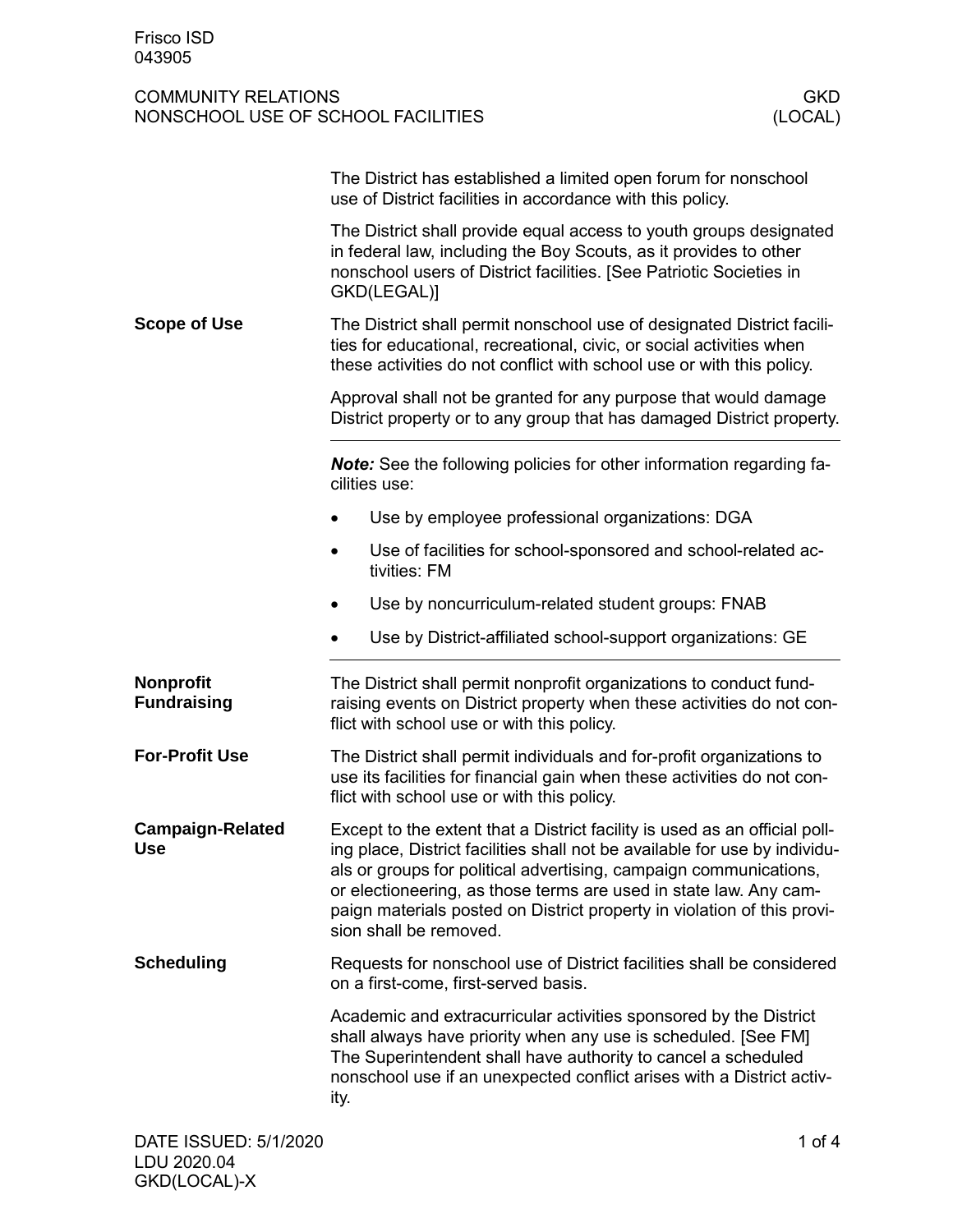COMMUNITY RELATIONS<br>
NONSCHOOL USE OF SCHOOL FACILITIES<br>
(LOCAL) NONSCHOOL USE OF SCHOOL FACILITIES

| <b>Approval of Use</b>                                | The Superintendent is authorized to approve use of any District fa-<br>cility.                                                                                                                                                                                                                                             |
|-------------------------------------------------------|----------------------------------------------------------------------------------------------------------------------------------------------------------------------------------------------------------------------------------------------------------------------------------------------------------------------------|
|                                                       | Nonschool use of natural grass surfaces at all high school and mid-<br>dle school campuses shall be prohibited.                                                                                                                                                                                                            |
| Exception                                             | No approval shall be required for nonschool-related recreational<br>use of the District's unlocked, outdoor recreational facilities, such<br>as the track, playgrounds, tennis courts, and the like, when the fa-<br>cilities are not in use by the District or for a scheduled nonschool<br>purpose.                      |
| <b>Emergency Use</b>                                  | In case of emergencies or disasters, the Superintendent may au-<br>thorize the use of school facilities by civil defense, health, or emer-<br>gency service authorities.                                                                                                                                                   |
| <b>General Conditions</b>                             | Nonschool use of District facilities by individuals or organizations<br>shall comply with the requirements of all applicable federal and<br>state statutes, regulations, and rules prohibiting discrimination on<br>the basis of race, religion, color, sex, national origin, disability, age,<br>or other classification. |
|                                                       | All communication with the public by the user shall clearly identify<br>the nature of the activity and the sponsoring organization.                                                                                                                                                                                        |
|                                                       | Any misrepresentation by an individual or organization or abuse of<br>District property may result in immediate termination of the con-<br>tract, including immediately vacating the premises and denial of<br>any requests for future use.                                                                                |
|                                                       | Applicants shall clearly and accurately specify in the rental or lease<br>request the sponsoring organization; the purpose of the activity;<br>the number and ages of the expected participants; and the name,<br>address, and phone number of the lessee's designated supervisor<br>or representative.                    |
|                                                       | Nonschool use of District facilities shall be permitted only after a<br>permit has been issued by the Superintendent. This shall include<br>for-profit nonschool use of unlocked, outdoor recreational facilities<br>used by an individual or organization.                                                                |
|                                                       | Rental contracts must be signed by the primary user. Contracts<br>shall be nontransferable.                                                                                                                                                                                                                                |
| <b>Rental Agreement</b><br>and Liability<br>Insurance | The user shall sign a rental agreement and shall furnish evidence<br>of liability insurance coverage for the event(s).                                                                                                                                                                                                     |
|                                                       | An individual or organization using District facilities shall be re-<br>quired to provide an original certificate of insurance, with the Dis-<br>trict named as the certificate holder, indicating a minimum<br>\$1,000,000 combined single limit for bodily injury and property                                           |
| DATE ISSUED: 5/1/2020                                 | $2$ of 4                                                                                                                                                                                                                                                                                                                   |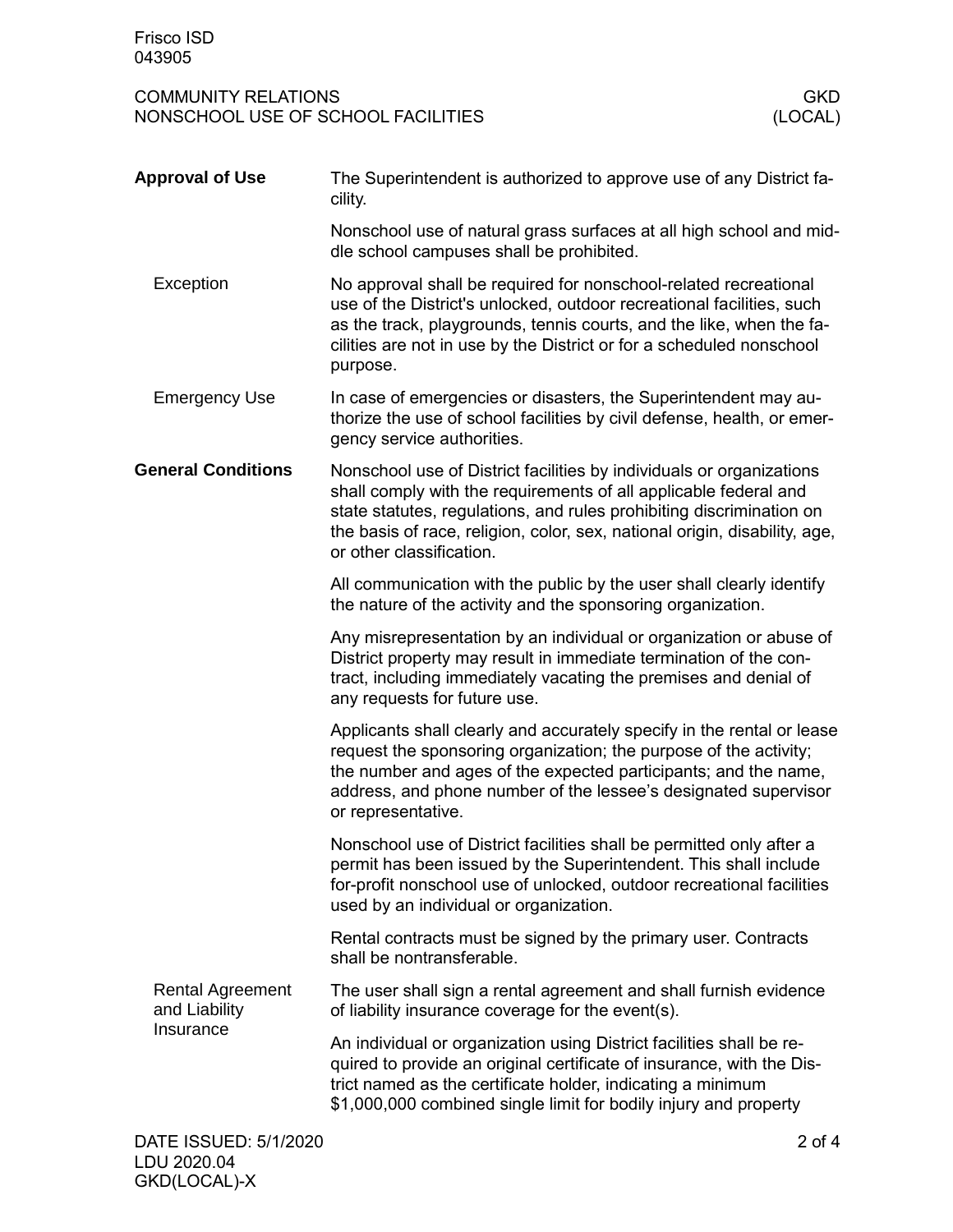GKD(LOCAL)-X

## COMMUNITY RELATIONS<br>
NONSCHOOL USE OF SCHOOL FACILITIES<br>
(LOCAL) NONSCHOOL USE OF SCHOOL FACILITIES

|                                      | damage liability coverage. In addition, the District reserves the right<br>to determine the acceptability of a carrier regardless of its rating.                                                                                                                                                                                                                                                   |                                                                                                                                                                                                                                                                                                                                            |  |  |
|--------------------------------------|----------------------------------------------------------------------------------------------------------------------------------------------------------------------------------------------------------------------------------------------------------------------------------------------------------------------------------------------------------------------------------------------------|--------------------------------------------------------------------------------------------------------------------------------------------------------------------------------------------------------------------------------------------------------------------------------------------------------------------------------------------|--|--|
| <b>Repeated Use</b>                  | The insurance carrier must hold a minimum "A" rating from the<br>A.M. Best Company. However, the District reserves the right to de-<br>termine the acceptability of a carrier regardless of its rating.                                                                                                                                                                                            |                                                                                                                                                                                                                                                                                                                                            |  |  |
|                                      | The District shall permit repeated use by any group or organization<br>for nonschool purposes.                                                                                                                                                                                                                                                                                                     |                                                                                                                                                                                                                                                                                                                                            |  |  |
|                                      |                                                                                                                                                                                                                                                                                                                                                                                                    | For purposes of the repeated use provision of this policy, long-term<br>use shall be defined as weekly or biweekly use for at least four<br>months. A group or organization wanting to utilize this option must<br>include this information in the request for use so that appropriate<br>provisions can be included in the use agreement. |  |  |
|                                      |                                                                                                                                                                                                                                                                                                                                                                                                    | The group or organization shall also include two letters of refer-<br>ence when submitting the request for long-term use.                                                                                                                                                                                                                  |  |  |
| <b>Use Agreement</b>                 | Any organization or individual approved for a nonschool use of Dis-<br>trict facilities shall be required to complete a written agreement in-<br>dicating receipt and understanding of this policy and any applicable<br>administrative regulations, and acknowledging that the District is<br>not liable for any personal injury or damages to personal property<br>related to the nonschool use. |                                                                                                                                                                                                                                                                                                                                            |  |  |
| <b>Fee for Use</b>                   | Nonschool users shall be charged a fee for the use of designated<br>facilities.                                                                                                                                                                                                                                                                                                                    |                                                                                                                                                                                                                                                                                                                                            |  |  |
|                                      | The Superintendent shall establish and publish a schedule of fees<br>based on the cost of the physical operation of the facilities, as well<br>as any applicable personnel costs for supervision, custodial ser-<br>vices, food services, security, and technology services.                                                                                                                       |                                                                                                                                                                                                                                                                                                                                            |  |  |
| Exceptions                           |                                                                                                                                                                                                                                                                                                                                                                                                    | Fees shall not be charged when District facilities are used:                                                                                                                                                                                                                                                                               |  |  |
|                                      | 1.                                                                                                                                                                                                                                                                                                                                                                                                 | For public meetings sponsored by state or local governmental<br>agencies; or                                                                                                                                                                                                                                                               |  |  |
|                                      | 2.                                                                                                                                                                                                                                                                                                                                                                                                 | By District employee professional organizations [see DGA].                                                                                                                                                                                                                                                                                 |  |  |
| <b>Required Conduct</b>              | Persons or groups using District facilities shall:                                                                                                                                                                                                                                                                                                                                                 |                                                                                                                                                                                                                                                                                                                                            |  |  |
|                                      | 1.                                                                                                                                                                                                                                                                                                                                                                                                 | Conduct business in an orderly manner.                                                                                                                                                                                                                                                                                                     |  |  |
|                                      | 2.                                                                                                                                                                                                                                                                                                                                                                                                 | Abide by all laws and policies, including but not limited to<br>those prohibiting the use, sale, or possession of alcoholic<br>beverages, illegal drugs, and firearms, and the use of tobacco<br>products or e-cigarettes on school property. [See GKA]                                                                                    |  |  |
|                                      | 3.                                                                                                                                                                                                                                                                                                                                                                                                 | Make no alteration, temporary or permanent, to District prop-<br>erty without prior written consent from the Superintendent.                                                                                                                                                                                                               |  |  |
| DATE ISSUED: 5/1/2020<br>LDU 2020.04 |                                                                                                                                                                                                                                                                                                                                                                                                    | 3 of 4                                                                                                                                                                                                                                                                                                                                     |  |  |